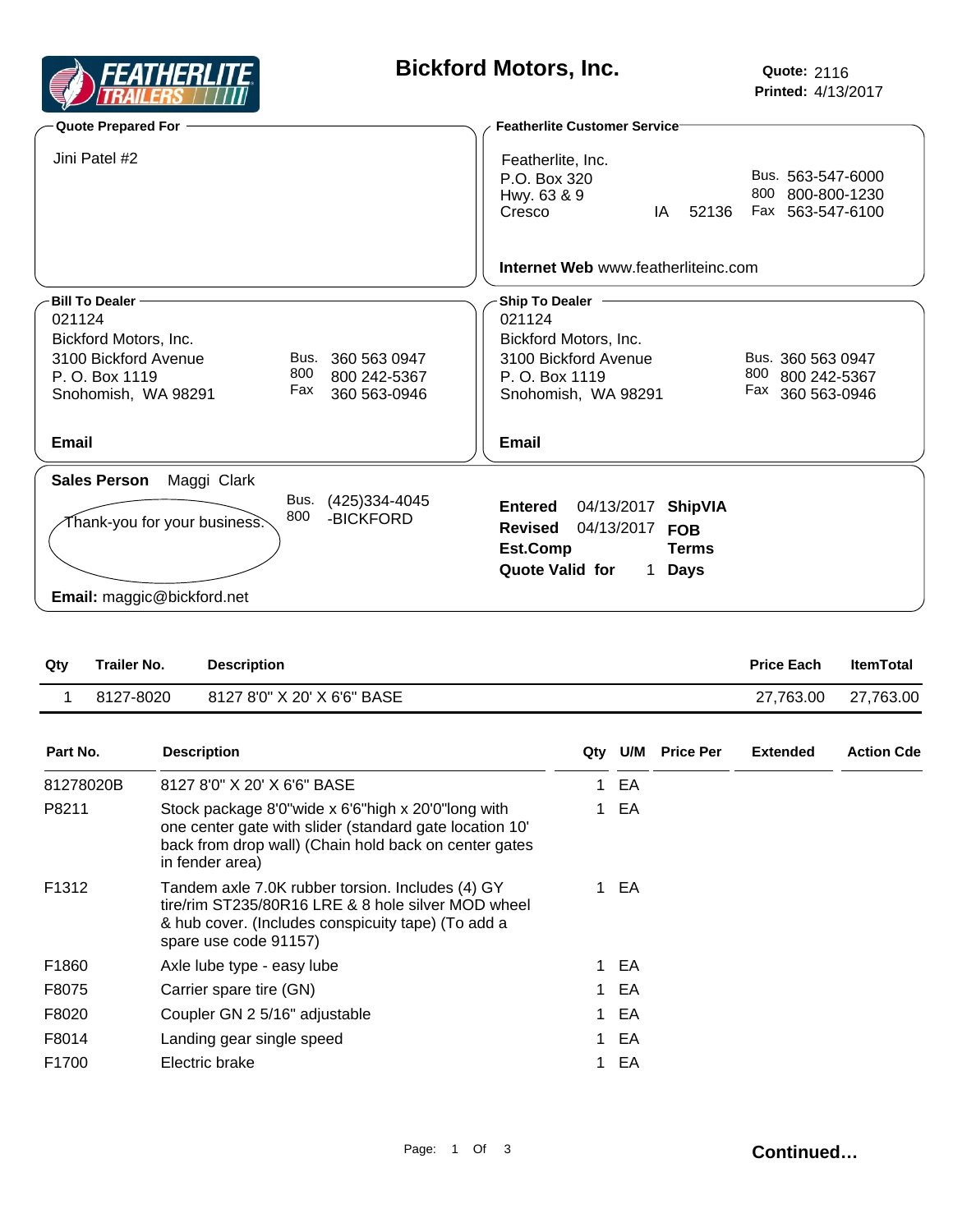## **Bickford Motors, Inc.**



| F7345 | Light LED rectangle surface mount 4.5" x 2.5" x 1", 12<br>volts DC, 0.65 amps, 7.8 watts, 810 lumens without<br>switch (Maximum 6 lights per 5 amp circuit)<br>(Maximum 9 lights per 7.5 amp circuit) (Maximum 12<br>lights per 10 amp circuit) (Maximum 18 lights per                                            |    | 1 EA  |          |                  |                |
|-------|-------------------------------------------------------------------------------------------------------------------------------------------------------------------------------------------------------------------------------------------------------------------------------------------------------------------|----|-------|----------|------------------|----------------|
| F7406 | Switch under gooseneck                                                                                                                                                                                                                                                                                            | 1. | EA    |          |                  |                |
| F7520 | Light package for GN trailers with colored LED lenses<br>(Includes (16) 3/4" round clearance lights & 4<br>stop/turn lights)                                                                                                                                                                                      | 1. | EA    |          |                  |                |
| F8103 | Floor skid resistant extruded aluminum                                                                                                                                                                                                                                                                            |    | 20 EA |          |                  | * Removed      |
| F8160 | Aluminum .100 on gooseneck floor                                                                                                                                                                                                                                                                                  | 1  | EA    |          |                  |                |
| F7004 | No vent on dropwall                                                                                                                                                                                                                                                                                               | 1. | EA    |          |                  |                |
| F7932 | Rear gate to match side panel air spacing                                                                                                                                                                                                                                                                         | 1. | EA    |          |                  |                |
| F8044 | Side panel with 2 top air spaces                                                                                                                                                                                                                                                                                  | 1. | EA    |          |                  | * Removed      |
| F8110 | Gooseneck sides .040                                                                                                                                                                                                                                                                                              | 1. | EA    |          |                  |                |
| F3660 | Gate drop full width drop down with center latch                                                                                                                                                                                                                                                                  | 1. | EA    |          |                  |                |
| F3700 | Gate rear full swing with lockable inside slider                                                                                                                                                                                                                                                                  | 1. | EA    |          |                  |                |
| F3300 | No access door in gn front                                                                                                                                                                                                                                                                                        | 1  | EA    |          |                  |                |
| F3301 | No access door in gn curbside                                                                                                                                                                                                                                                                                     | 1  | EA    |          |                  |                |
| F3302 | No access door in gn streetside                                                                                                                                                                                                                                                                                   | 1. | EA    |          |                  |                |
| F3328 | Door escape                                                                                                                                                                                                                                                                                                       | 1  | EA    |          |                  |                |
| F3330 | Escape door to match side panel air spacing                                                                                                                                                                                                                                                                       | 1. | EA    |          |                  |                |
| F4207 | No side ramp                                                                                                                                                                                                                                                                                                      | 1  | EA    |          |                  |                |
| F8117 | Aluminum front gn sheets                                                                                                                                                                                                                                                                                          | 1  | EA    |          |                  |                |
| F7949 | Nose tapered - stock/combo                                                                                                                                                                                                                                                                                        | 1. | EA    |          |                  |                |
| F3953 | Sheet natural                                                                                                                                                                                                                                                                                                     | 1. | EA    |          |                  |                |
| F6251 | Skid plate                                                                                                                                                                                                                                                                                                        | 1  | EA    |          |                  |                |
| F6306 | Bumper rubber dock                                                                                                                                                                                                                                                                                                | 1  | EA    |          |                  |                |
| F7393 | Fender inner taper                                                                                                                                                                                                                                                                                                | 1  | EA    |          |                  |                |
| F7715 | Roof rail - 2.5 radius type                                                                                                                                                                                                                                                                                       |    | 1 EA  |          |                  |                |
| F8183 | Cross members spaced 12" on center priced per foot                                                                                                                                                                                                                                                                |    | 20 EA |          |                  |                |
|       | Subtotal of Standard Options                                                                                                                                                                                                                                                                                      |    |       |          | 20,585.00        |                |
| 91157 | Tire/rim GY ST235/80R16 LRE 8 hole silver MOD                                                                                                                                                                                                                                                                     | 1. | EA    | 342.00   |                  | 342.00 * Added |
| 97931 | Electric assist for landing gear 7500 lb maximum<br>capacity (Must added code 97312)                                                                                                                                                                                                                              | 1. | EA    | 1,235.00 | 1,235.00 * Added |                |
| 97345 | Light LED rectangle surface mount 4.5" x 2.5" x 1", 12<br>volts DC, 0.65 amps, 7.8 watts, 810 lumens without<br>switch (Maximum 6 lights per 5 amp circuit)<br>(Maximum 9 lights per 7.5 amp circuit) (Maximum 12<br>lights per 10 amp circuit) (Maximum 18 lights per<br>1 in front section, 1 in rear, 1 switch |    | 1 EA  | 50.00    |                  | 50.00 * Added  |
| 97897 | Floor extruded aluminum smooth (P/FT)                                                                                                                                                                                                                                                                             | 20 | FT    | 78.00    | 1,560.00         | * Added        |
| 92202 | Rubber floor mat 3/4" for 8' or 8'6" wide trailers (p/ft)                                                                                                                                                                                                                                                         |    | 20 EA | 44.00    |                  | 880.00 * Added |
|       |                                                                                                                                                                                                                                                                                                                   |    |       |          |                  |                |

Page: 2 Of 3 **Continued...**